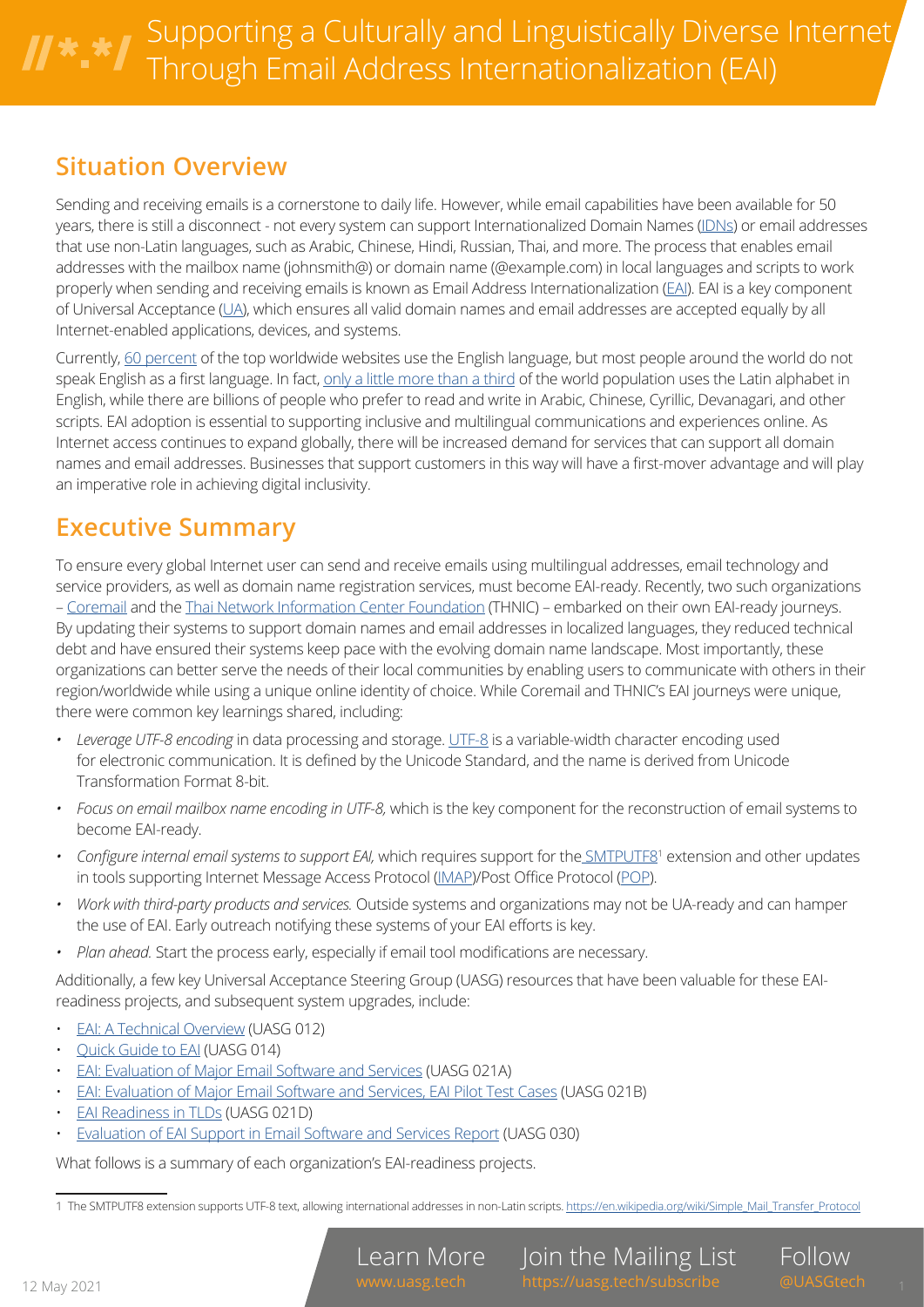### **Coremail**

#### Overview

The Coremail email system was developed in 1999 as the first mail system in China. Currently, it has more than 900 million end users in mainland China. Coremail's SaaS-based corporate email service, Coremail XT 5.0, is EAI-ready and its 10 million users have access to a mail system that supports the sending and receiving of internationalized emails.

Coremail's EAI journey began in 2011 when the China Internet Network Information Center (CNNIC) and Coremail started the commercialization of multilingual email technology. In 2013, Coremail applied the international standards for multilingual email accounts and the technical standards for Chinese email accounts to the Coremail mail system. It then successfully launched email addresses in Chinese, French, Portuguese, and Spanish languages. In 2014, Coremail assisted other leading email providers to support multilingual email accounts. Finally, in 2015 Coremail reconstructed its own email system, Coremail XT 5.0 to be EAI-ready.

Coremail's CEO, system architects, executives, operation, and maintenance personnel, as well as various emailrelated developers were involved in updating Coremail's systems to be EAI-ready. The Ministry of Industry and Information Technology (MIIT), Internet Society of China (ISC), ICANN Beijing Engagement Center, and the China Internet Network Information Center (CNNIC) also played essential roles in Coremail's EAI efforts through policy development and expert resources.

### EAI Approach

Coremail reconstructed its email system, Coremail XT 5.0, by adjusting its system to support UTF-8. The technical transformation included the compatibility of email address "mail to" lines from 7-bit **ASCII<sup>2</sup>** encoding to 8-bit encoding to allow support for Chinese characters. This change included updates to the internal environment, client support interfaces, external environment support, and selective components of the system which support sending and receiving email.

## EAI Case Study:

### Coremail论客

*Industry:* Email technology and services

*Location:* Guangzhou, China

*EAI-Ready Systems:* Coremail XT 5.0

### *Benefits Identified:*

- Improved customer experience.
- Chinese email users can use email addresses with Chinese characters.
- Users can now participate in communication activities between upstream (email systems) and downstream manufacturers (IT systems) and competent units regardless of script used in the email address.

"As a pioneer of China's email technology, we are focusing on Email Address Internationalization (EAI) and plan to apply it for our one billion users to facilitate communication in native languages."

<sup>2</sup> American Standard Code for Information Interchange - ASCII is a common numerical code for computers and other devices that work with text. Computers can only understand numbers, so an ASCII code is the numerical representation of a character such as 'a' or '@'. When mentioned in relation to domain names or strings, ASCII refers to the fact that before internationalization only the letters a-z, digits 0-9, and the hyphen "-", were allowed in domain names.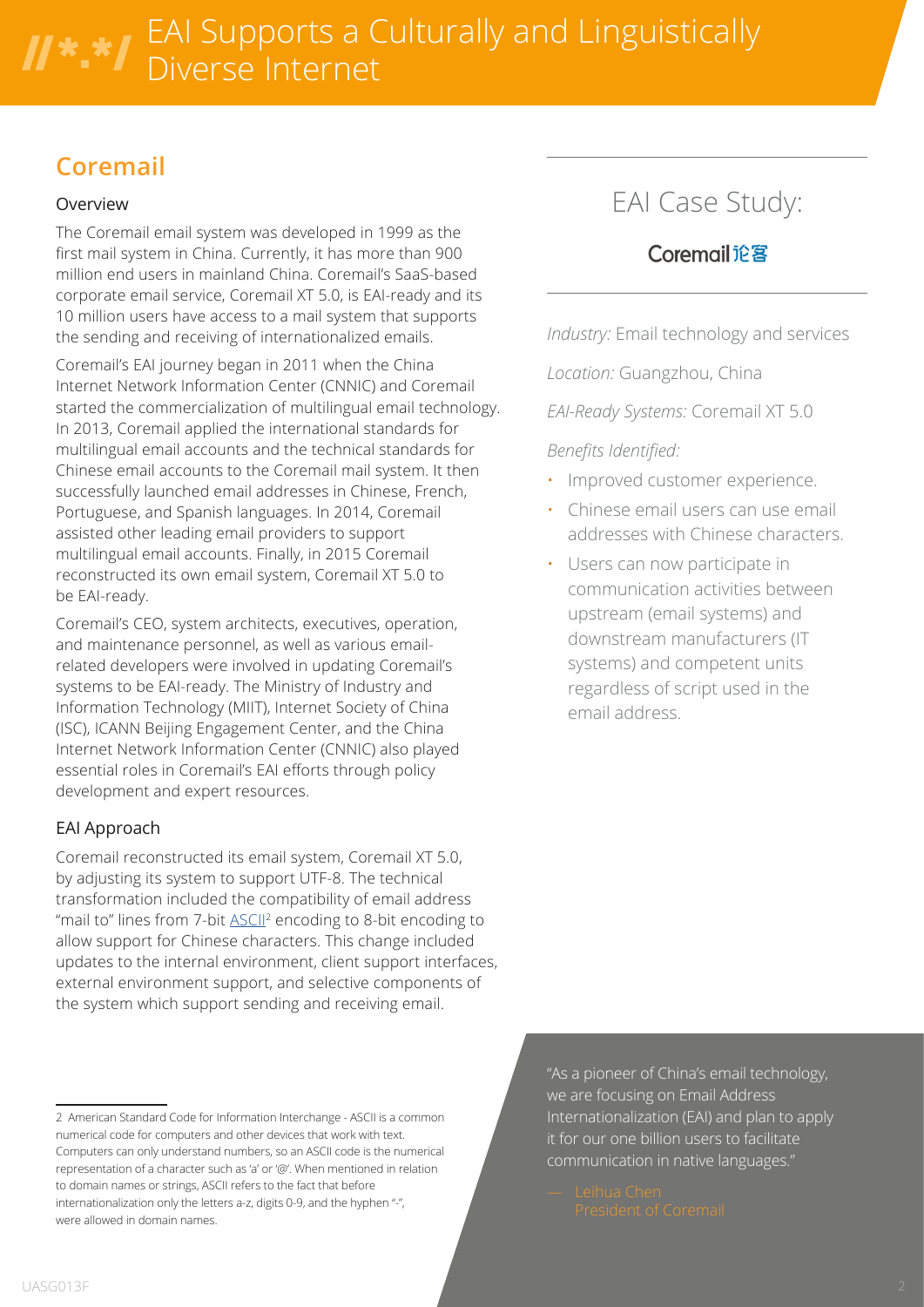## EAI Supports a Culturally and Linguistically Diverse Internet

For Coremail, although many system components needed to be updated, adjusted, and tested, the work to ensure the system's EAI-readiness was not difficult. Overall, the effort took about 500 days of one person's working time and cost approximately CNY 5,000,000 (approx. US\$772,000). The two key challenges Coremail experienced during this process consisted of:

- 1. The reconstruction of email systems is mainly on email address encoding. It exists everywhere in system modules. It took Coremail a long time to optimize the EAI email application because they had to adjust their own mail system to adapt to those that cannot support Chinese email addresses.
- 2. Many third-party systems do not support registration with an EAI email address. Therefore, it is important to consider how to communicate with unsupported systems before beginning the project.

#### Results and Implications

Currently, about 100,000 existing Coremail XT 5.0 users have activated the EAI feature for Chinese email addresses, with more anticipated adoption. For providers, although EAI transformation requires a dedicated effort, the subsequent upgrade is still very simple. For Coremail, the key benefits of EAI are improving the customer experience and enabling consumer choice to register and use a preferred Chinese email address instead of English.

### About:

### Coremail论客

Coremail is an associate of NetEase (NASDAQ: NTES), which is headquartered in Guangzhou and has branches in Beijing, Shanghai, Wuhan, and other cities in China. As a company specialized in email technology and services, Coremail's technical team includes a large number of Chinese email veterans and experts, and the company has accumulated a large number of patented technologies over the years. The Coremail mail system was developed in 1999 and has been certified by relevant national constitutes. Additionally, Coremail provides the first Chinese domain name registration platform: [http://](http://互联网.中国)互 [联网.中国](http://互联网.中国).

"Support for Universal Acceptance (UA) is the embodiment of a company's R&D strength. For providers, becoming UA-ready is simple and ensuring system compatibility is critical to improving the customer experience."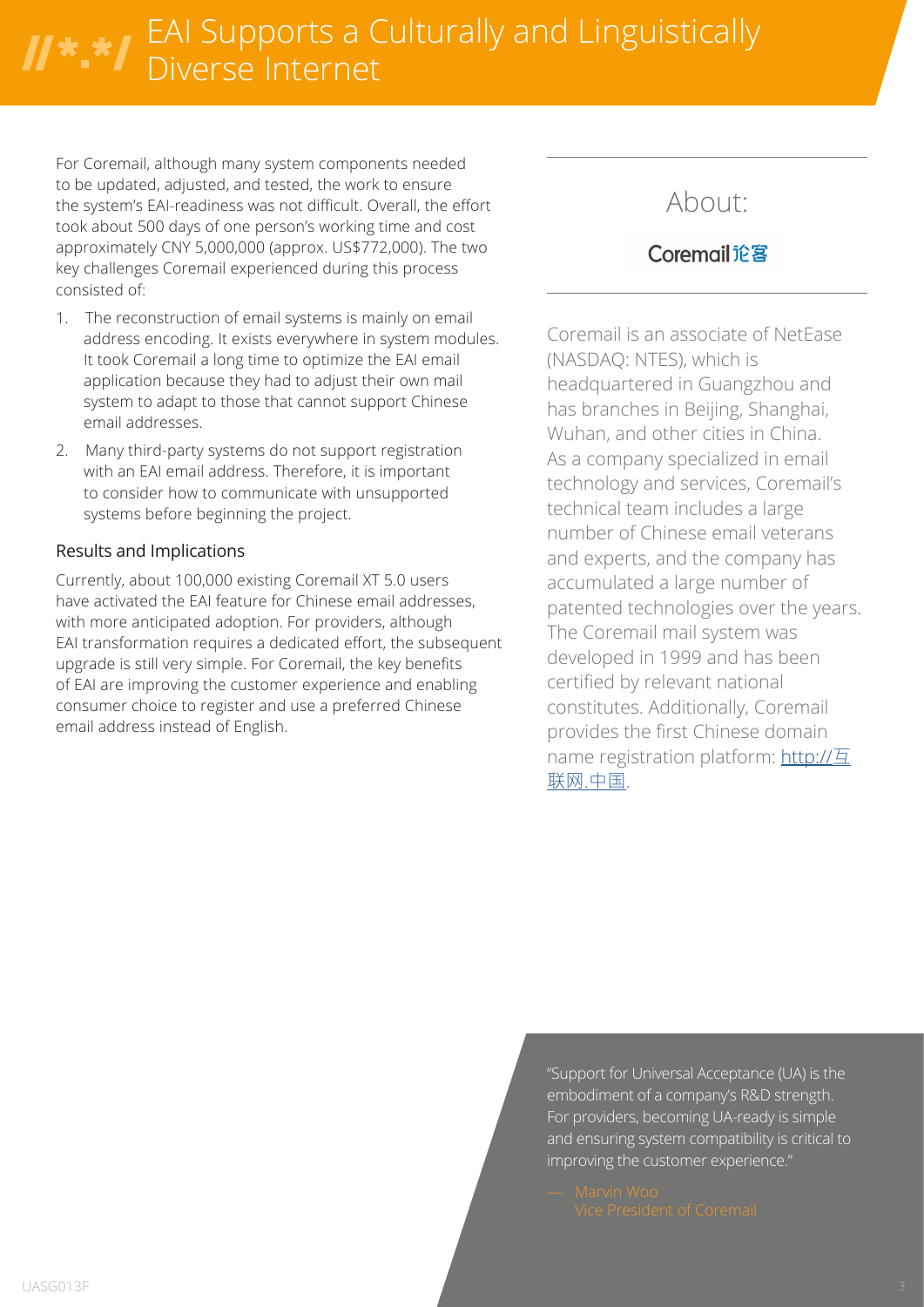# EAI Supports a Culturally and Linguistically Diverse Internet

### **Thai Network Information Center Foundation (THNIC)**

#### Overview

The Thai Network Information Center Foundation (THNIC) has been the registry of .th since 1988 and .ไทย (.Thai) since 2011. As of March 2021, THNIC has more than 73,000 domains registered under .th and 18,000 domains under .ไทย. To promote localization in domain names, THNIC provides a free .ไทย domain for each .th domain registration. While the local population is well served by Thai language website content, there has historically been a need to use some English in web and email addresses, which has presented a barrier to increased Internet penetration as there is [low](https://en.wikipedia.org/wiki/EF_English_Proficiency_Index) English literacy in Thailand.

### EAI Approach

In 2016, THNIC partnered with Throughwave (Thailand) Co., Ltd. to develop EAI email services for .th and .ไทย. Throughwave is a network and IT infrastructure solutions provider for Thailand and regional business organizations, and its Crossflow system supports IDNs in the domain name as well as non-ASCII characters in the mailbox name (e.g., ทดสอบยูเอ@คน.ไทย or ua-test@kon.in.th). Until now, the Crossflow system had hosted various EAI email services. Since March 2021, THNIC has transformed the free email service @คน.ไทย (@kon.in.th) to be ไทยไอดีเมล or ThaiIDM. The mailbox can be accessed via a dedicated webmail client ณ.คน.ไทย (m.kon.in.th), and some major email client applications that support EAI, e.g., MS Outlook, Thunderbird, or Mail (on macOS). THNIC local technical stakeholders and service providers have all played a major role in THNIC's EAI-readiness effort.

THNIC defines being EAI-ready in two stages:

- 1. *Thai EAI-ready:* support for new ASCII domain names and Thai IDNs – the latter both in the local script and [Punycode](https://www.icann.org/resources/pages/glossary-2014-02-04-en#p) (the letter, digit, hyphen (LDH)-compatible encoding syntax designed for use with IDNs in applications) – as well as Thai email addresses.
- 2. *Fully EAI-ready:* supporting all use cases for UA-readiness evaluation as [defined](https://uasg.tech/wp-content/uploads/documents/UASG026-en-digital.pdf) by the Universal Acceptance Steering Group (UASG).

Currently, THNIC has accomplished stage one Thai EAI-readiness for .th core customized systems, and the project is still progressing for remaining systems. The project to provide an EAI-ready email service began in 2018, led by THNIC's Chief Technical Officer and support team. In 2019, THNIC started to change its systems to be EAI-ready by identifying and analyzing systems/services that are required to support Thai IDN domain names and email addresses. First, THNIC put the priority on the core systems for its business that affect domain registrants, which are the Domain Name System (DNS) backend, domain registration frontend, Extensible Provisioning Protocol (EPP) registration service, Shared Registry



*Industry:* Internet domain registration services

*Location:* Bangkok, Thailand

#### *EAI-Ready Systems:*

- Domain Name System
- Domain registration frontend
- **Extensible Provisioning Protocol (EPP)** registration service
- Shared Registry System Database (SRSDB)
- WHOIS/RDAP system
- Email systems

#### *Benefits Identified:*

- Being Thai UA-ready benefits customers and users by expanding their choice in domain names and email addresses.
- There are many nuances and words in Thai with no equivalent in English; without IDNs this creates transliteration and translation problems and makes it hard to properly convey the meaning of the websites.
- Support for more Internet users, both local and international, who prefer using local scripts.
- UA-readiness offers better and greater value to users by staying up to date with the latest advancements in new types of domain names and email addresses.
- For Thai organizations, .th and .ไทย. provide a unique identity on the Internet.